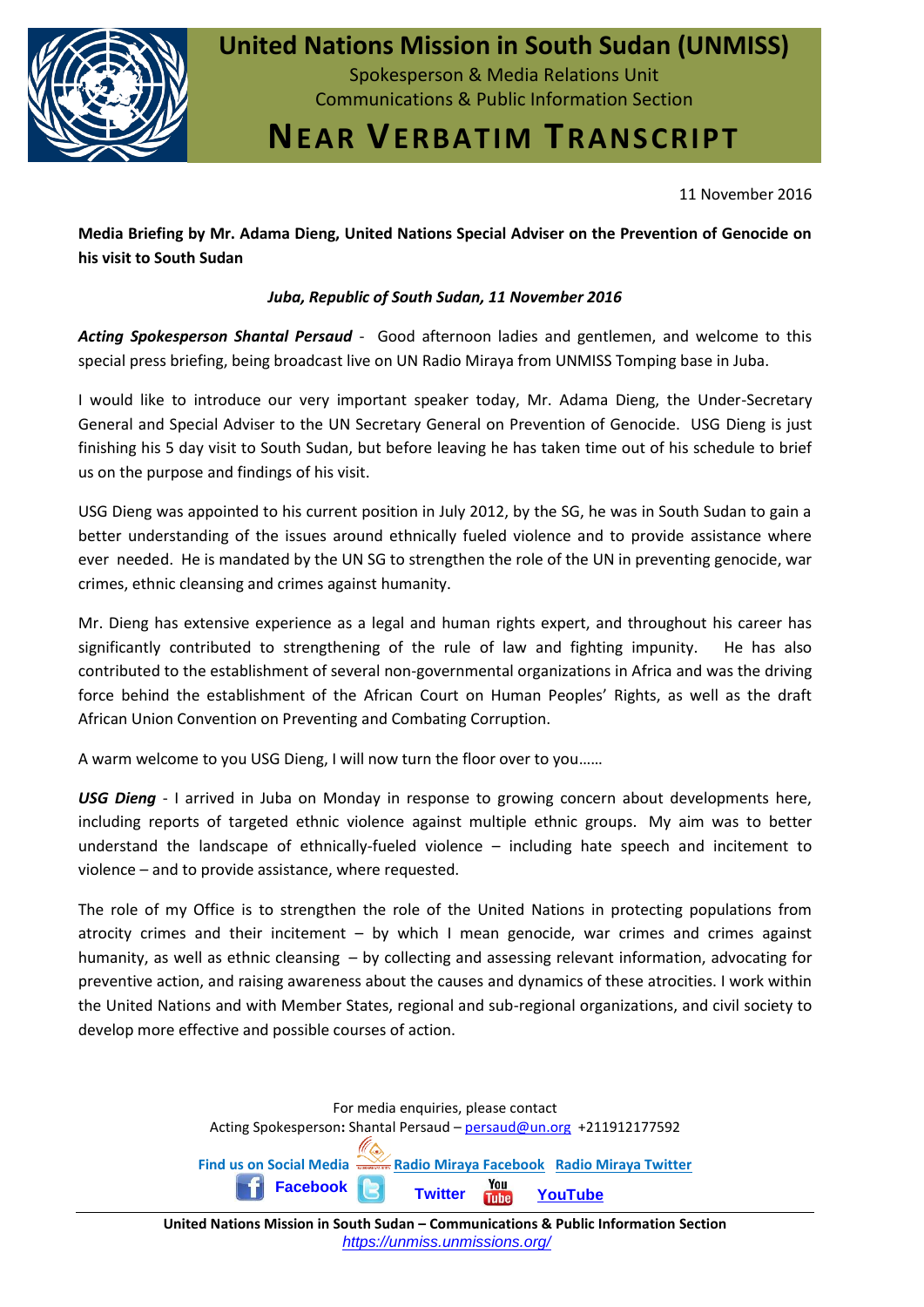In the course of this week I have spoken to United Nations colleagues, senior government officials, civil society groups, religious leaders, and community members. I visited a protection of civilian site in Juba and travelled to Yei to meet with members of the community and government there. I have enjoyed good cooperation with all actors with whom I have met, and would like to express my appreciation to the Transitional Government of National Unity and to UNMISS for facilitating this visit.

That being said, I am dismayed to report that what I have seen and heard here has confirmed my concerns that there is a strong risk of violence escalating along ethnic lines, with the potential for genocide. I do not say that lightly. In place of the development of a South Sudanese national identity, I have seen that there is extreme polarization between some tribal groups, which has increased in certain places since the outbreak of violence in July this year.

Inflammatory rhetoric, stereotyping and name calling have been accompanied by targeted killings and rape of members of particular ethnic groups, and by violent attacks against individuals or communities on the basis of their perceived political affiliation. The media, including social media, are being used to spread hatred and encourage ethnic polarization, and letters threatening specific groups have surfaced in the last month. I am particularly concerned by the involvement of the youth of this country in this dangerous spread of hatred and hostility, as they are particularly susceptible to divisions within society.

The perpetrators and victims are not homogeneous, which makes an assessment of the risk of atrocity crimes in South Sudan very complex. But the patterns are there. Throughout the week, conversations with all actors have confirmed that what began as a political conflict has transformed into what could become an outright ethnic war. With the stalling of the implementation of the Peace Agreement, the current humanitarian crisis, a stagnating economy and the proliferation of arms, all of the ingredients exist for a dangerous escalation of violence.

In speaking to people here, I heard of tremendous mistrust between the civilian and military populations. Many people referred to an undisciplined army that was formed out of what had once been two opposing forces, and has now splintered into multiple armed groups, gangs and bandits which cannot be controlled by the central government. People no longer seem to see the military as their protector, but rather an entity to be feared – or to be joined as one of the few potential employers. One elder I met summed up the current ethnic polarization: he said that he could see fear in the eyes of some, and enthusiasm in the eyes of others.

I was last in South Sudan in 2014, and serious commitments made at that time to end violence have been unfulfilled. I am extremely saddened and disturbed to see South Sudan in its current state and I fear for its people. Even as the conflict becomes ever-more complex, the effects of the December 2013 outbreak of violence linger, and human rights violations committed at that time have not been accounted for. On the contrary, there is renewed violence on a daily basis, and any hope of reconciliation is elusive. Justice and accountability were common themes in my discussions during my visit, but there seems to be little hope of either at the moment.

I must emphasize that genocide is a process. It does not happen overnight. And because it is a process and one that takes time to prepare, it can be prevented. Action can and must be taken now to address some of the factors that could provide fertile ground for genocide. What surfaced over and over in my discussions this week was the presence of long-standing anger, combined with misconceptions and preconceived notions. These need to be addressed if there is to be a chance of peace.

My intention in reporting this assessment is to provide impetus for preventive action. I was encouraged by the receptivity, among the actors with whom I met, to my suggestion that there was an urgent need for reconciliation, as well as a willingness to engage in both community and national level dialogue.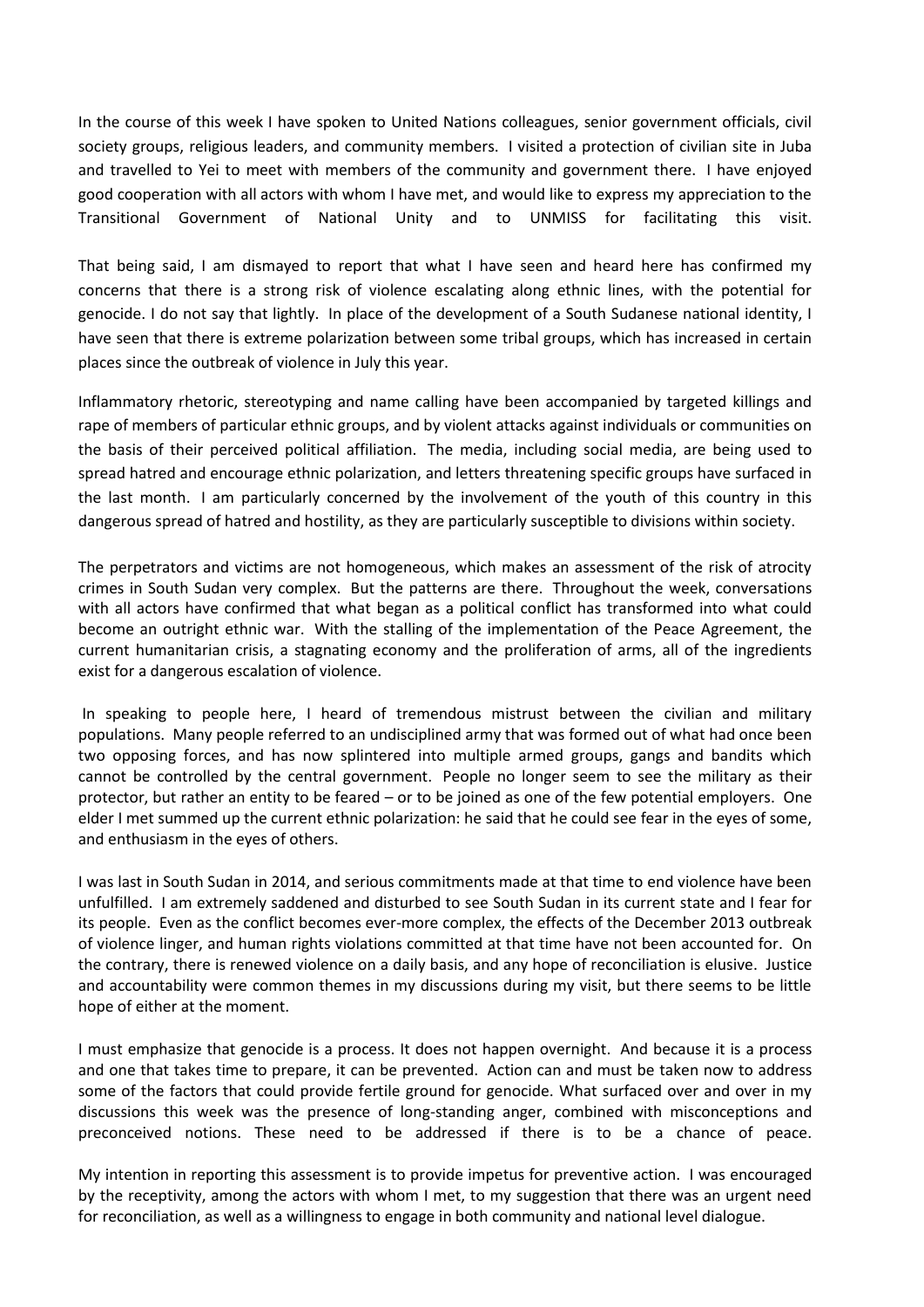I would like to highlight the situation in Yei River State, which I visited briefly this week. Until recently, Yei has been spared the widespread violence of other areas. Over the last few months, however, reports detail the expulsion of farmers from their agricultural plots into Yei town. These farmers have lost their homes and belongings, livestock and land. Property has been looted and villages have been burned. Yei has been subject to severe access restrictions, despite a grave humanitarian situation and the alarming targeting of civilians. Residents are confined to a small area within the town, or risk attacks by armed forces.

I heard reports of violence that included targeted killings, assault, maiming, mutilation, rape, and the barbarous use of machetes to hack families to death. Bodies have been found in the river.

There is widespread fear among the population. One person reported desperately to me, "Tonight I don't know what will happen to me." Another elder expressed terror that his community would be "finished."

Even on the day I visited, I saw families packing up the few belongings they have left and waiting on the side of the road for transport – either to Juba or to neighboring Uganda for refuge. The gravity of the situation in Yei merits immediate intervention – a full scale fact-finding investigation and enhanced humanitarian support. The population has been forced into town without access to food and they and the refugee population which Yei hosts are suffering.

Yei is but one urgent example among many. The signs are all there for the spread of this ethnic hatred and targeting of civilians that could evolve into genocide, if something is not done now to stop it. I urge the people of South Sudan to take action.

The State has the primary responsibility to protect its populations. That means all South Sudanese, irrespective of their ethnic, national or political affiliation. Other States, regional organizations and the international community can assist its protection efforts, however. I plan to do my part by informing the international community of my assessment and calling for action. I will speak with members of the African Union and the Security Council, as well as IGAD.

As I leave Juba, I will repeat what I said two years ago: South Sudanese, your leaders, the regional and the international community, I beseech you to take immediate measures to end the violence and uphold our collective responsibility to protect the populations of South Sudan from atrocity crimes. Ethnicity or political affiliation should not be used as a reason to incite violence or demonize and exclude any community or section of the population. We must all put strive for peace in South Sudan.

*Acting Spokesperson Shantal Persaud –* Thank you**.** For Radio listeners*, we have just been listening to the Under Secretary-General Adama Dieng on the prevention of genocide. This is a live Press conference, and the Under Secretary- General Dieng is just about to leave South Sudan , he has been here for five days, and he has been sharing with us his findings and thoughts. while he's been here during the course of these days, he also travelled to Yei and expressed his concern on a number of issues . We will now open the floor for some questions and answers*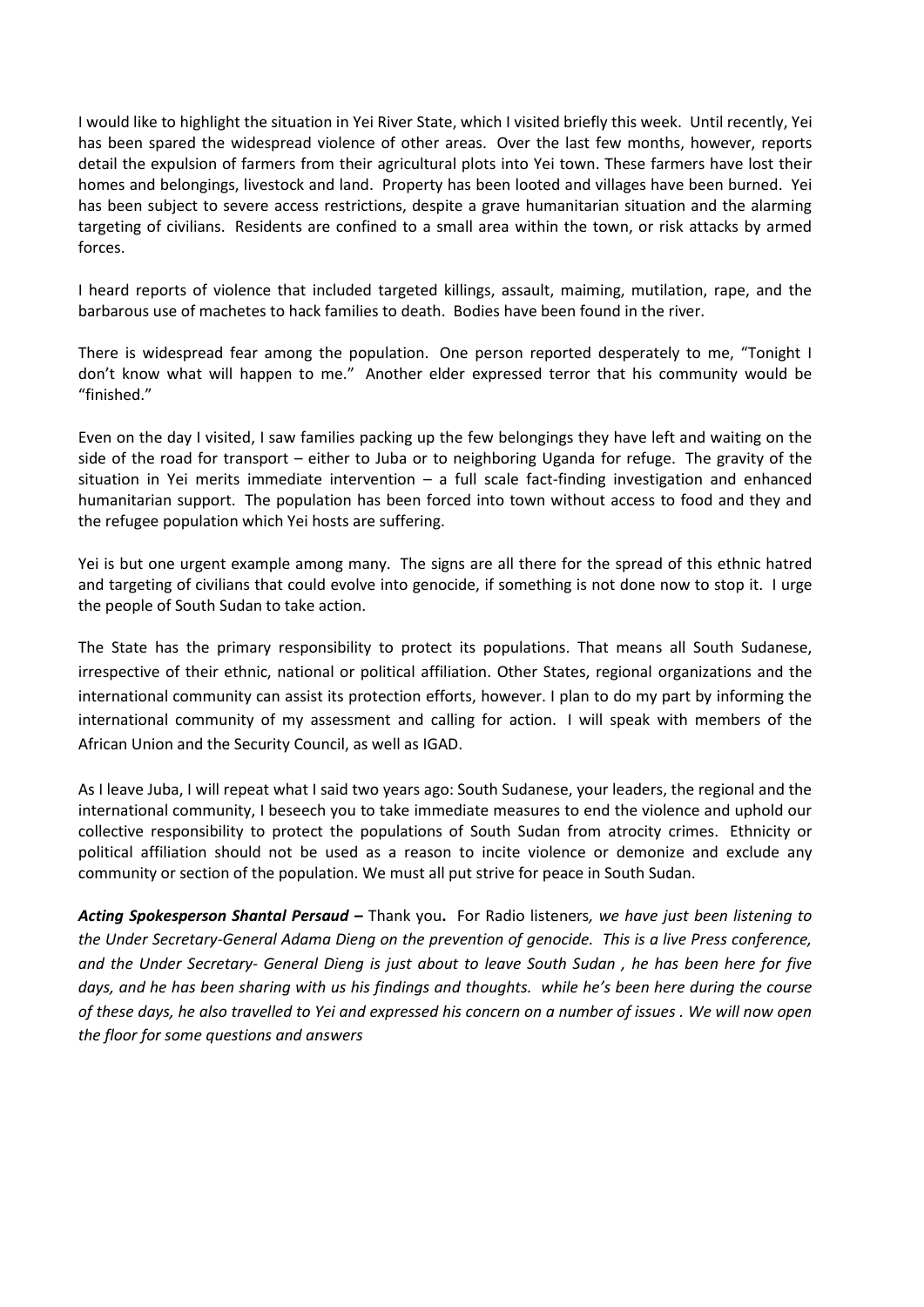#### *Questions from the media and Answers*

**Q:** *(Radio Miraya*) - I did follow your conversation with these young gentlemen on Radio Miraya just a few minutes back. Just I would like to ask you on the advice that you said that you will give the international community and others. What would that advice be? And secondly you referred to Rwanda and 1994 and the world has been repeatedly saying, 'we don't want to see Rwanda happening again and also in Sudan in Darfur following the conflict the same rhetoric or speech was also made and now you are reporting the grim situation in our country, in South Sudan. What, do you think the international community, are they ready to act to help South Sudan, thank you.

**Q: (Associated Press) -** You said that you had seen the targeting of civilians and farmers in Yei in that area, that seems to me definition of ethnic cleansing because they've been removed from their homes and they cannot live there anymore. I am wondering if that meets the definition of ethnic cleansing in Yei. And also did you receive any kind of harassment or were you blocked from travelling at all from the government there? Thank you for coming also.

**A: USG Dieng** – First of all on the first question, is the international community ready to help South Sudan; as you know the International community has been in South Sudan for some time and as I reminded the leadership of this country the primary responsibility lies on your hands. Nobody will save South Sudan but the South Sudanese themselves and therefore it is critical that the leadership understand that the international community can only complement their efforts. But at the same time it is important that the leadership understand that sovereignty means responsibility. This is the youngest nation of the world which was granted sovereignty on July 9, 2011. But that sovereignty doesn't belong to any leader. That sovereignty is the property of the people of this country. And if the leadership of this country, if the state failed to protect the population, then the international community will have to come and rescue and answer to the protection of these people. And that is why in 2013 drawing lessons from its failure in Rwanda, the international community at that time closed the door of UNAMEER; it was the mission on the ground denying people to enter those places. But here in December 2013 the UN opened its door to protect those civilians. Today they have many POC's in this country. But that doesn't look good even for the leadership. They have to assume responsibility. These people whatever condition they are, this should come to an end. They should be able to return to their land and start a new life. A new life of peace. And this leads me to the question of the gentleman from AP. At this stage it is difficult to say, to determine that this is an ethnic cleansing, no. It is not yet the case. There is no genocide. If so I would not be here. I am here to prevent that genocide; I am here to prevent ethnic cleansing which as you many know is not legally defined crime. As part of the international crime ethnic cleansing was coined during the works of the former Yugoslavia tribunal. But in fact it almost equates genocide as you may know in light of its difficulties. Because simply when it comes to determining legally genocide, when a court has to make a determination, the physical element of the crime can be easily identified. When it comes to the emotional element, the intent would require further investigation. And if people today are afraid, the fear I am referring to in Yei is because the population have witnessed military trucks, AntInov planes, other aircrafts transferring population mainly of Dinka origin out of Yei to Juba. And then people say in addition to that movement we have been hearing messages, inflammatory speeches. And when we speak to the others who say that is not the Dinka element that started this move. Dinka element say a group of them were killed in a bus, but still we need to diffuse this tension by first of all developing a positive speech, make sure that people are not afraid. And of course you had the 19 October speech by President Salva kiir which also did not contribute to reassure the population, because people could interpret that speech in a way which might not be necessarily what he had in mind. And therefore it will be extremely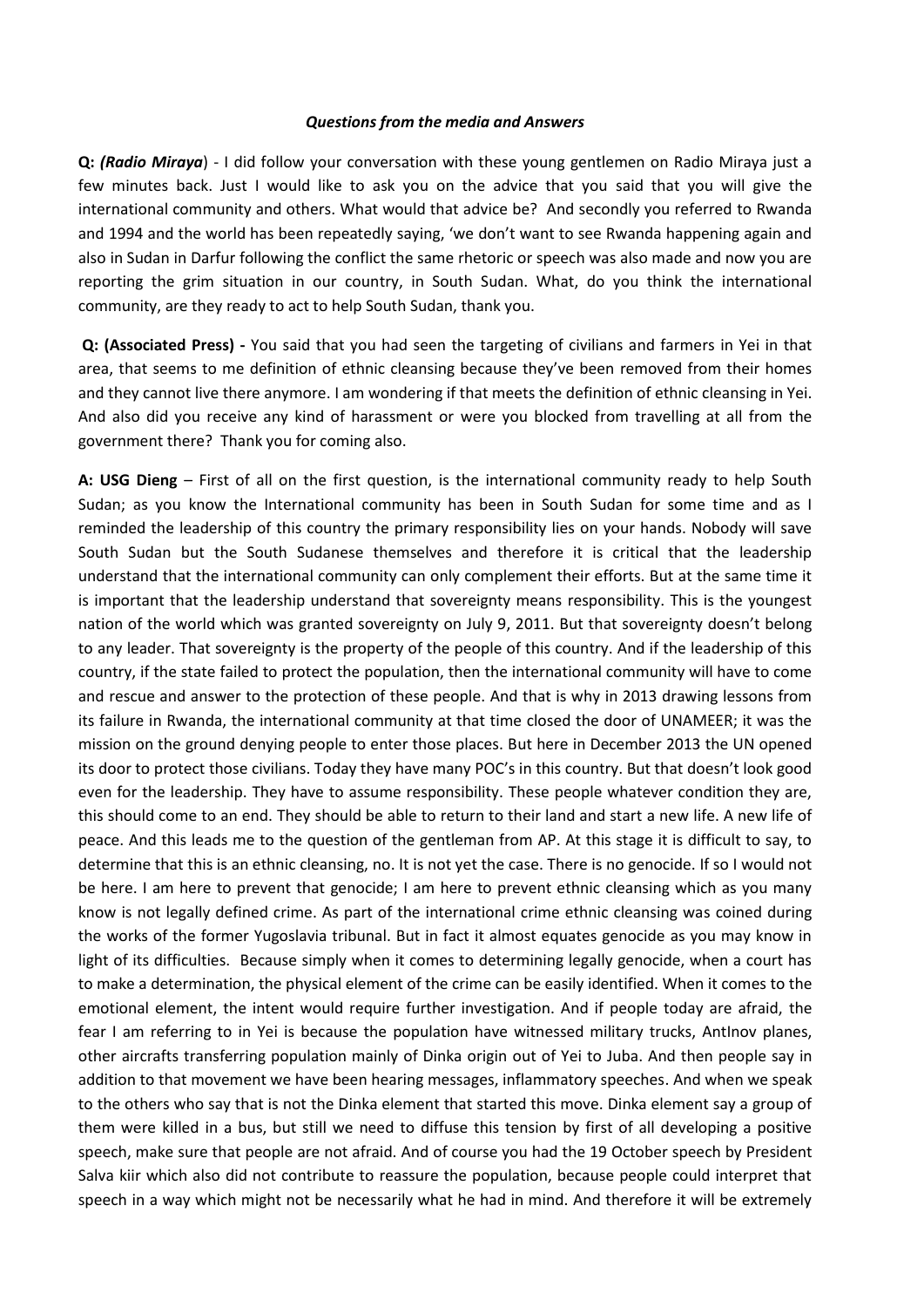important that the leadership of this country make every effort to really clarify and also take action on those who are inciting violence, on those who are spreading inflammatory speeches. With the young journalists, I told them that President Uhuru Kenyatta was indicted before the International Criminal Court. I saluted the statement he made last June, where he said to the people of Kenya, 'Nobody will be above the law. I will not tolerate any incitement to violence based on ethnicity". As you all know he faced trial before the International Criminal Court. At the end of the day his case was closed due to lack of evidence but I think he learned a lesson that as the head of state he is in charge of law and order. He is the (inaudible) responsible person. He knows that. And therefore he sent that signal. And my office will also help the national committee in Kenya which is in charge of prevention of genocide crimes against humanity and all forms of discrimination ahead of the election mainly to address the issues of incitement to violence. And the same with the project I am developing now with religious leaders and that is why here also in South Sudan I sincerely hope we will all join effort to help in diffusing the tension. I will offer my services to the government of this country in helping to promote reconciliation, to promote dialogue, and you don't need millions of dollars, you have to start at local level. Let people be (inaudible) developing this new atmosphere, but also the tone should be set from the top.

**Q:** (*Student Journalist)* - *I'm quite sure you've met some of our leaders and you've talked about for example what you said earlier around, the hunger and other things going on in our country, so what have you told them about what's going on and what have they told you ?*

**A: USG Dieng** - Well I will say that they were extremely receptive to the message I delivered to them reminding them about the responsibility, inviting them to care about their people. If they are in deceit today, that is to care about their people, but most importantly to make every effort to really diffuse the current tension. Because I told them, there is no genocide in this country today. But if this trend continues of fear from the population thinking that there is one party which is privileged and the others excluded, that will not be a good sign. Therefore inclusivity is extremely important. This government should make every effort to really assure its population that this is not a government of a Dinka, not an army of a Dinka, this is not a parliament of the Dinka, it is their and diverse. Ultimately it has to give evidence that it is managing diversity in the most constructive manner. Because if you see today what is happening in Iraq, it is the result of the exclusion which has been governing that country for a long time. The birth of Daesh is the result of the failure of the then prime minister following the fall of Sadaam Hussein. Al Maliki a Shia who excluded the Sunni and that's why a couple of weeks ago when Moses operation started I sent a warning that made every effort to answer that you will work on the reconciliation to prevent retaliatory fights against the Sunni population who were living in Mosul and might be identified as pro ISIL . So this means that we have to make every effort so that this government has to be as inclusive as it has to be as a way to prevent grievances from all the communities who might feel that they have been excluded. And we will work on that and we will encourage and support the government if it goes in that direction.

#### *Q: (Bakhita Radio)* **-** *Did you present your findings to the top government officials of this country concerning what might lead to the genocide and if so what was their response to this?*

**A: USG Dieng** - As I said, let me be very clear; there is no genocide while we are speaking but there are risk factors which are there and need to be halted. If you don't bring to a halt those risk factors, you will go straight in the direction of the crime of the crime; the crime of genocide. So that's why I made it very clear and I should say that they were very receptive. Now regarding the measure of how to address it, that's another but they agreed with most of the measures I am offering and certainly in the coming days when I will advise the Security Council I will also offer some other measures, I will also brief the sanction committee of the Security Council.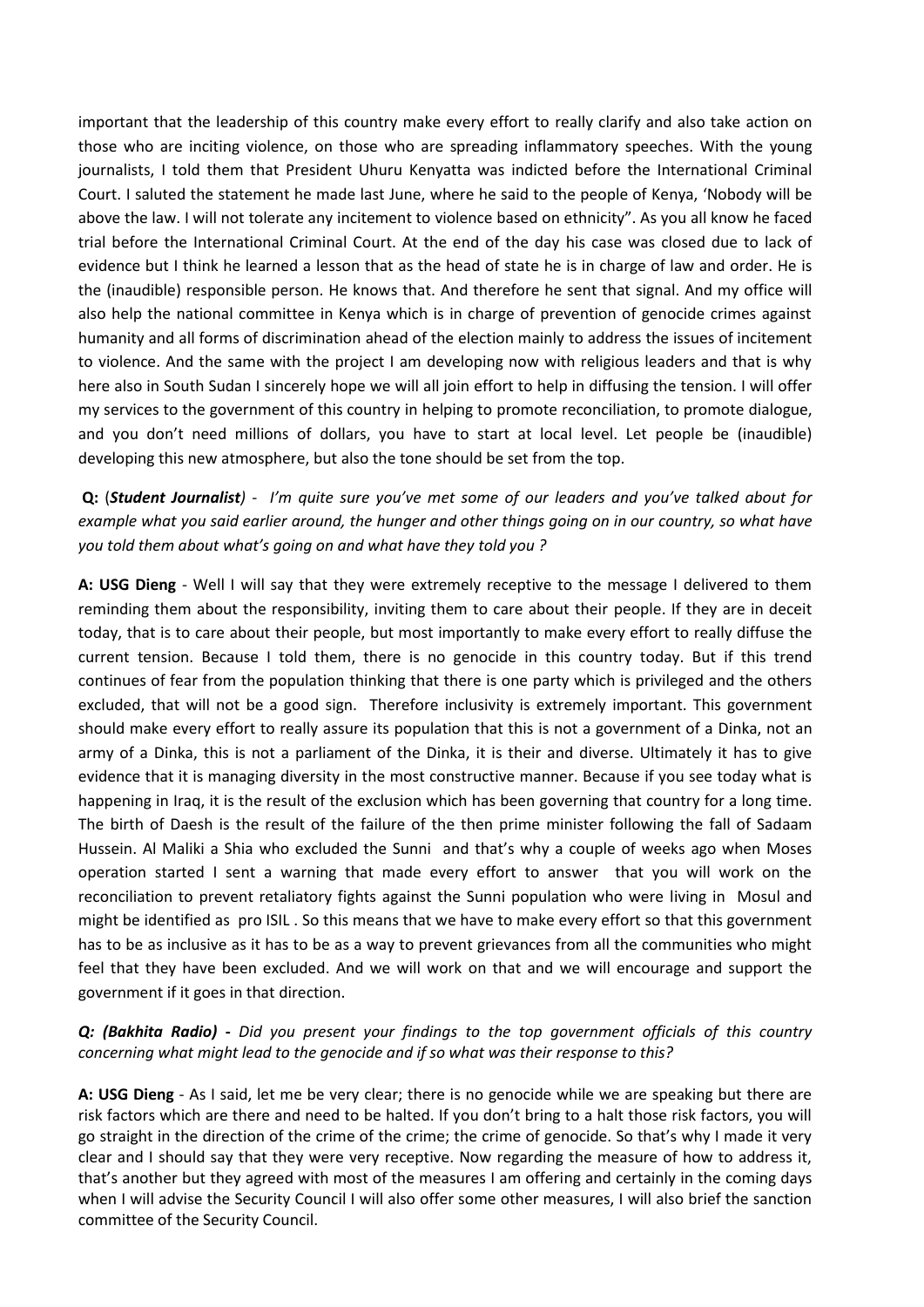**Q: (***Associated Press) - Today in South Sudan we saw the closure of Eye Radio which is a very popular national radio station and I was wondering what you think the effect of closing these radio stations that have a message of peace... How is that going to affect what you are saying... as one of these ways to detract from the risk of genocide?* 

**A: USG Dieng** - I am a great champion of freedom of expression and freedom of opinion. However, I would never tolerate a radio like radio Des Milles Collines – the famous radio of hatred which was in Rwanda. Had we closed that radio at the time or used a device that could have prevented that radio to spread messages of hatred in Rwanda we could have certainly prevented what had happened in that country. In one hundred days near one million Tutsis were killed simply because of who they are. Therefore I cannot but seriously call on those authorities who have decided the closure of that radio. If you said to me this is a radio promoting peace, they should have rather encouraged, congratulated, used that radio as a model, say "from now on that is the message that we want" because that is what I have been asking them. I was not aware of this and I'm going to send a letter to the authorities asking them to reconsider their decision of closure before leaving the country today. This is a time when we need powerful and spreading messages of peace that is what we need, we don't need hatred.

**Q: (***Al-Arabiya TV)* **-** *You are urging the South Sudanese to reconcile among themselves, to end the violence; do you think this urging can bring peace and stability to the country without accountability? Many UN officials came to the country and said that they are going to make this accountability among the South Sudanese whether they are government forces or armed groups from IO. When will this accountability begin?* 

**A: USG Dieng** - I think we should realize that there is conflict in almost all over the country. Where communities are settling all the scores fueled by the conflict. The lead is really of the cattle, the security apparatus is so fragmented that no one has command and control anymore. With arms everywhere, small conflicts are popping up everywhere and I think that the sole fact that two days ago President Salva Kiir meeting with the governors of the states instructing them to take control of security in their areas means that the situation is a serious situation. It also means that the government itself is not able to do this thing, and that is why I say that it is important that they diffuse the situation. Then the issue of accountability comes; when in 2014 I met with President Salva Kiir and his Vice President Riek Machar and I said to Riek Machar "my younger brother, you have to know that the history of Africa is repeated of rebel leaders who [inaudible], where is Charles Taylor? He is serving a sentence in the UK. Where is Forest Sankoh? He died while in detention in Freetown. Where is Jonas Savimbi? He died in the field in Angola". And I could have gone on and on. I said "is it the future you want for you"? Therefore you need to avoid having the same end, bring your commanders to account for the atrocities committed, and I mentioned the same to the office of the President and said it clearly that we cannot allow amnesty to be granted to ring leaders of serious crimes. They have to face justice, and that's why I've been among those who promoted the establishment… The idea of the Commission of Inquiry, establishment of the court, my office raised 300,000 to support the efforts of the AU. And they came with a report, at the time I was also very frustrated by the African Union delaying the process of making public that report. I was frustrated because at the time, when they took that decision many people, particularly in the western world, were very suspicious, including western NGOs. How can a former military coup leader [inaudible], how can he run this commission? He did an excellent work. If there is someone in that commission who disappointed me that will be my good friend and brother Mahmood Mamdani, there was a debate… peace, justice and reconciliation. Mamdani is a brilliant academic, at the end it was a big fight but I'm glad that despite all the delay a decision was taken, and in the Peace Agreement there is a chapter dedicated to that dimension and the decision was taken at a time where the Hybrid Court would be established and the